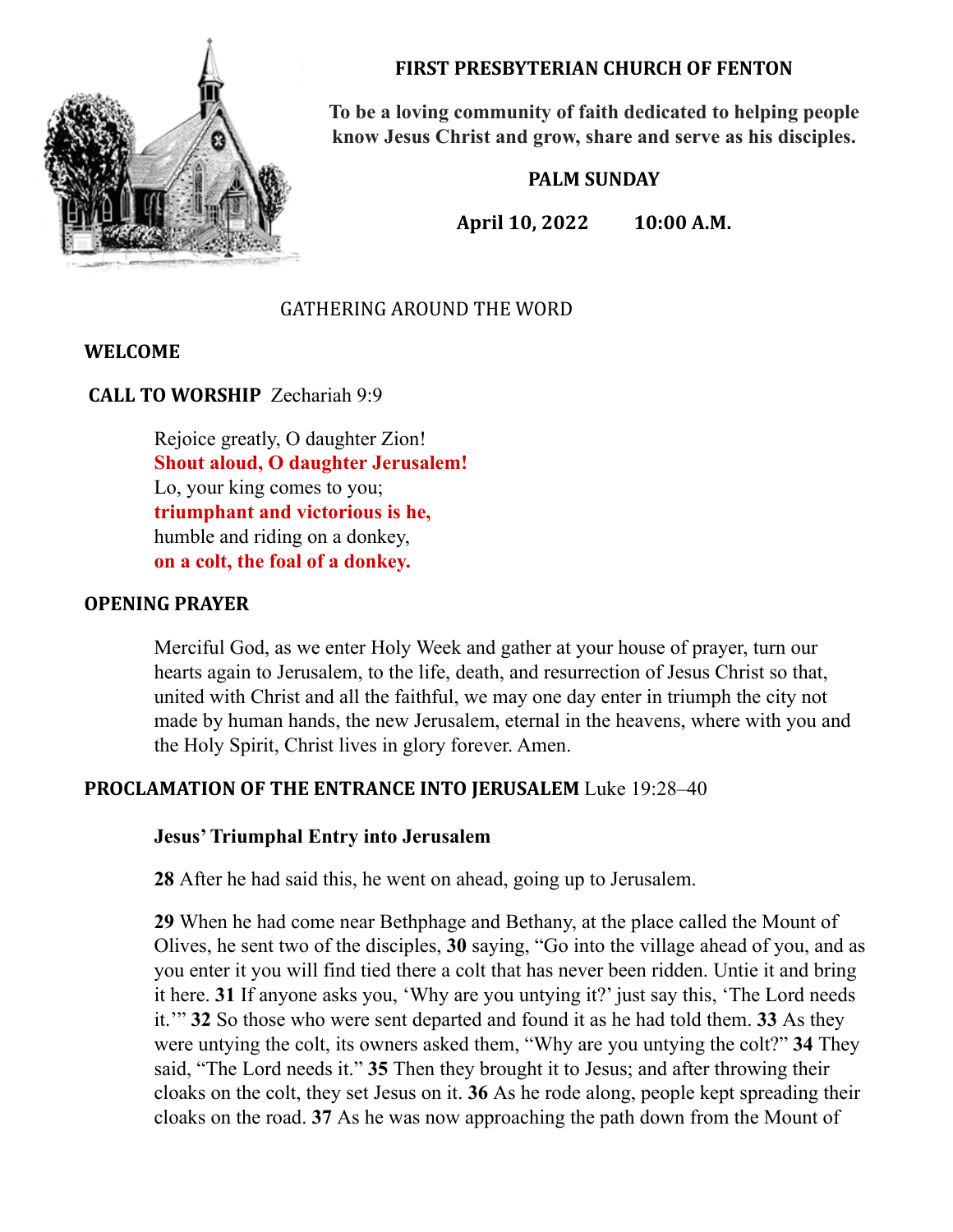Olives, the whole multitude of the disciples began to praise God joyfully with a loud voice for all the deeds of power that they had seen, **38** saying,

"Blessed is the king

who comes in the name of the Lord!

Peace in heaven,

and glory in the highest heaven!"

**39** Some of the Pharisees in the crowd said to him, "Teacher, order your disciples to stop." **40** He answered, "I tell you, if these were silent, the stones would shout out."

## **PROCESSION INTO THE CHURCH** The procession into the church begins.

**HYMN** "All Glory, Laud, and Honor" (PH 88) Blessed is he who comes in the name of the Lord. **Hosanna in the highest!**

## **CALL TO CONFESSION:**

Like the people who greeted Jesus as he entered Jerusalem and then later pronounced "Crucify him," we are fickle people who often deny Christ in our thoughts, words, and deeds. Remembering the events of Jesus' last week helps us see ourselves for what we are: sinners in need of a Savior, a Savior—praise God—we have in Christ. In honesty and hope, we confess now our sins to God.

# **PRAYER OF CONFESSION** (In Unison)

**O Lord, who on this day entered the rebellious city that later rejected you, we confess that our wills are as rebellious as Jerusalem's, that our faith is often more show than substance, that our hearts are in need of cleansing. Have mercy on us,** Son of David, Savior of our lives. Help us to lay at your feet all that we have and all **that we are, trusting you to forgive what is sinful, to heal what is broken, to welcome our praises, and to receive us as your own. Amen**

## **DECLARATION OF PARDON:**

Hear the Word of the Lord from Psalm 118: Let those who fear the Lord say, "His steadfast love endures for ever." Out of my distress I called on the Lord; the Lord answered me and set me free. The Lord is my strength and my song; he has become my salvation.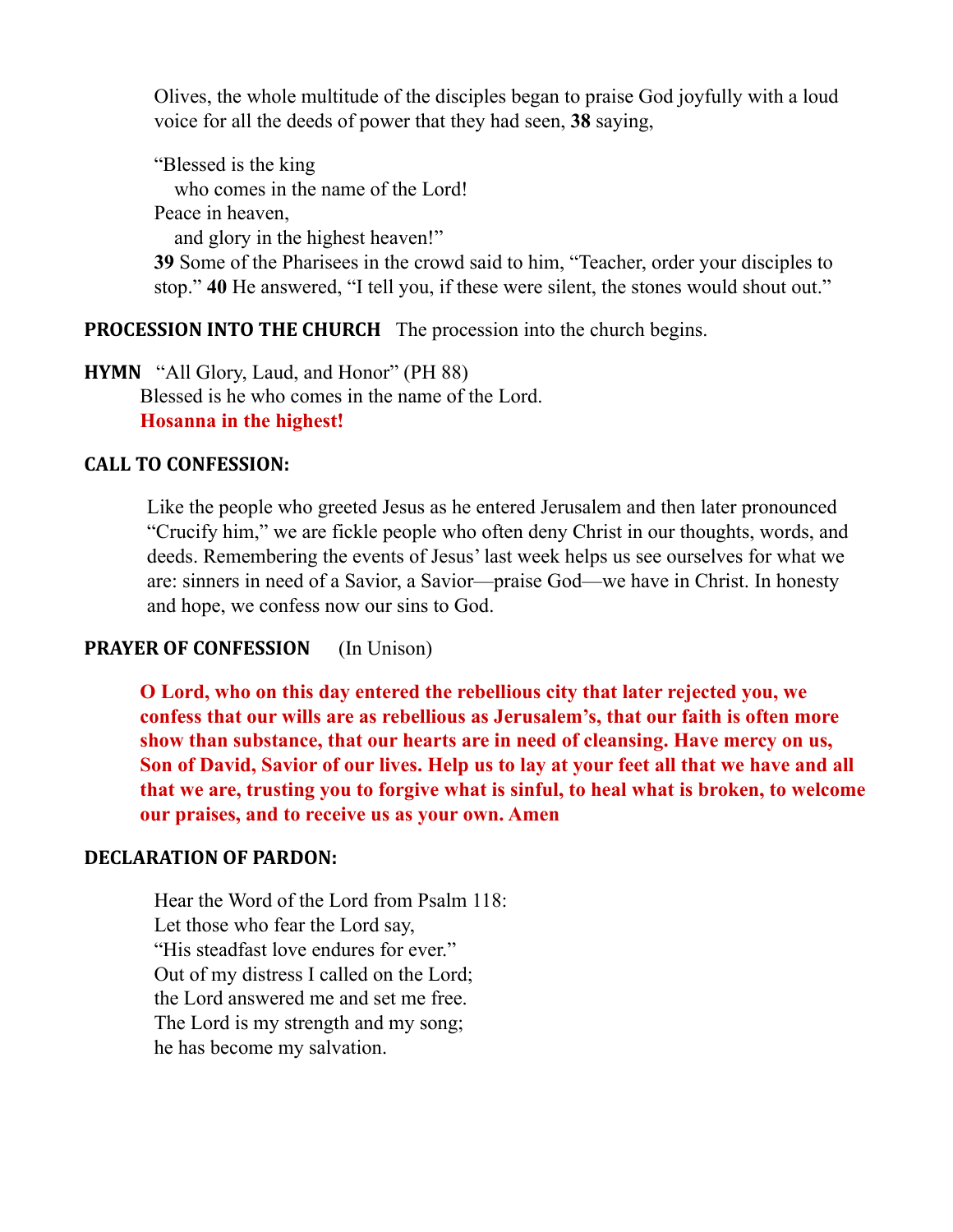### PROCLAIMING THE WORD

## **PRAYER FOR ILLUMINATION**

Eternal God, whose Word silences the shouts of the mighty: Quiet within us every voice but your own. Speak to us through the suffering and death of Jesus Christ, that by the power of your Holy Spirit we may receive grace to show Christ's love in lives given to your service. Amen.

# **OLD TESTAMENT LESSON**: Isaiah 54:1-17

| 1 Sing, O barren one who did not bear;                         |
|----------------------------------------------------------------|
| burst into song and shout,                                     |
| you who have not been in labor!                                |
| For the children of the desolate woman will be more            |
| than the children of her that is married, says the Lord.       |
| 2 Enlarge the site of your tent,                               |
| and let the curtains of your habitations be stretched out;     |
| do not hold back; lengthen your cords                          |
| and strengthen your stakes.                                    |
| <b>3</b> For you will spread out to the right and to the left, |
| and your descendants will possess the nations                  |
| and will settle the desolate towns.                            |
| 4 Do not fear, for you will not be ashamed;                    |
| do not be discouraged, for you will not suffer disgrace;       |
| for you will forget the shame of your youth,                   |
| and the disgrace of your widowhood you will remember no more.  |
| <b>5</b> For your Maker is your husband,                       |
| the Lord of hosts is his name;                                 |
| the Holy One of Israel is your Redeemer,                       |
| the God of the whole earth he is called.                       |
| 6 For the Lord has called you                                  |
| like a wife forsaken and grieved in spirit,                    |
| like the wife of a man's youth when she is cast off,           |
| says your God.                                                 |
| 7 For a brief moment I abandoned you,                          |
| but with great compassion I will gather you.                   |
| 8 In overflowing wrath for a moment                            |
| I hid my face from you,                                        |
| but with everlasting love I will have compassion on you,       |
| says the Lord, your Redeemer.                                  |
| <b>9</b> This is like the days of Noah to me:                  |
| Just as I swore that the waters of Noah                        |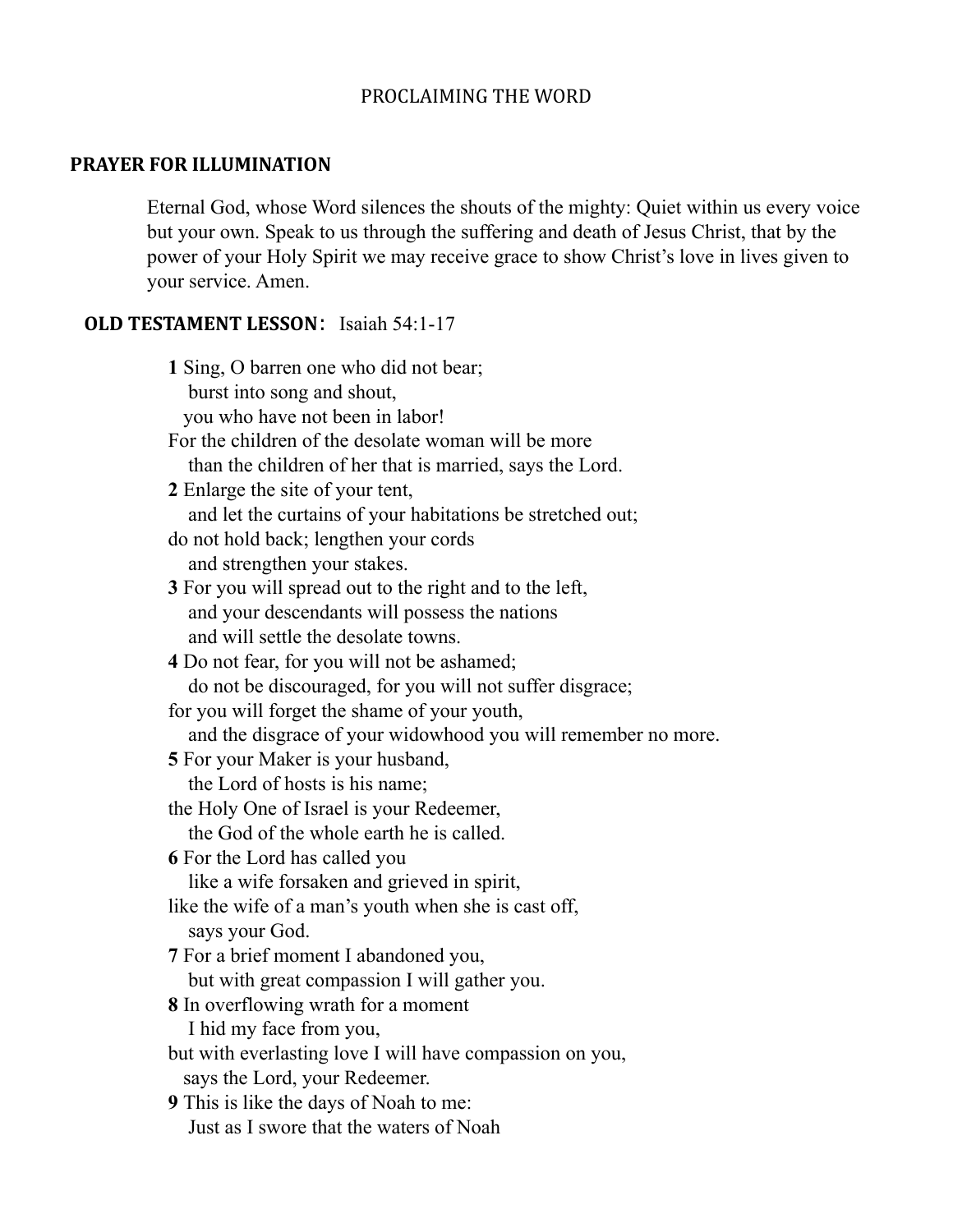would never again go over the earth,

so I have sworn that I will not be angry with you and will not rebuke you.

**10** For the mountains may depart and the hills be removed,

but my steadfast love shall not depart from you, and my covenant of peace shall not be removed, says the Lord, who has compassion on you.

**11** O afflicted one, storm-tossed, and not comforted, I am about to set your stones in antimony, and lay your foundations with sapphires.

**12** I will make your pinnacles of rubies, your gates of jewels,

and all your wall of precious stones.

- **13** All your children shall be taught by the Lord, and great shall be the prosperity of your children.
- **14** In righteousness you shall be established; you shall be far from oppression, for you shall not fear; and from terror, for it shall not come near you.

**15** If anyone stirs up strife,

it is not from me;

whoever stirs up strife with you

shall fall because of you.

**16** See it is I who have created the smith

who blows the fire of coals,

and produces a weapon fit for its purpose;

I have also created the ravager to destroy.

**17** No weapon that is fashioned against you shall prosper, and you shall confute every tongue that rises against you in judgment. This is the heritage of the servants of the Lord and their vindication from me, says the Lord.

**ANTHEM "**Jesus Shall Reign" - Handbells Choir, Bob Chappelle, Robbie Carnes

## **NEW TESTAMENT LESSON:** Philippians 2:5-11

**5** Let the same mind be in you that was in Christ Jesus,

**6** who, though he was in the form of God,

did not regard equality with God

as something to be exploited,

**7** but emptied himself,

taking the form of a slave,

being born in human likeness.

And being found in human form,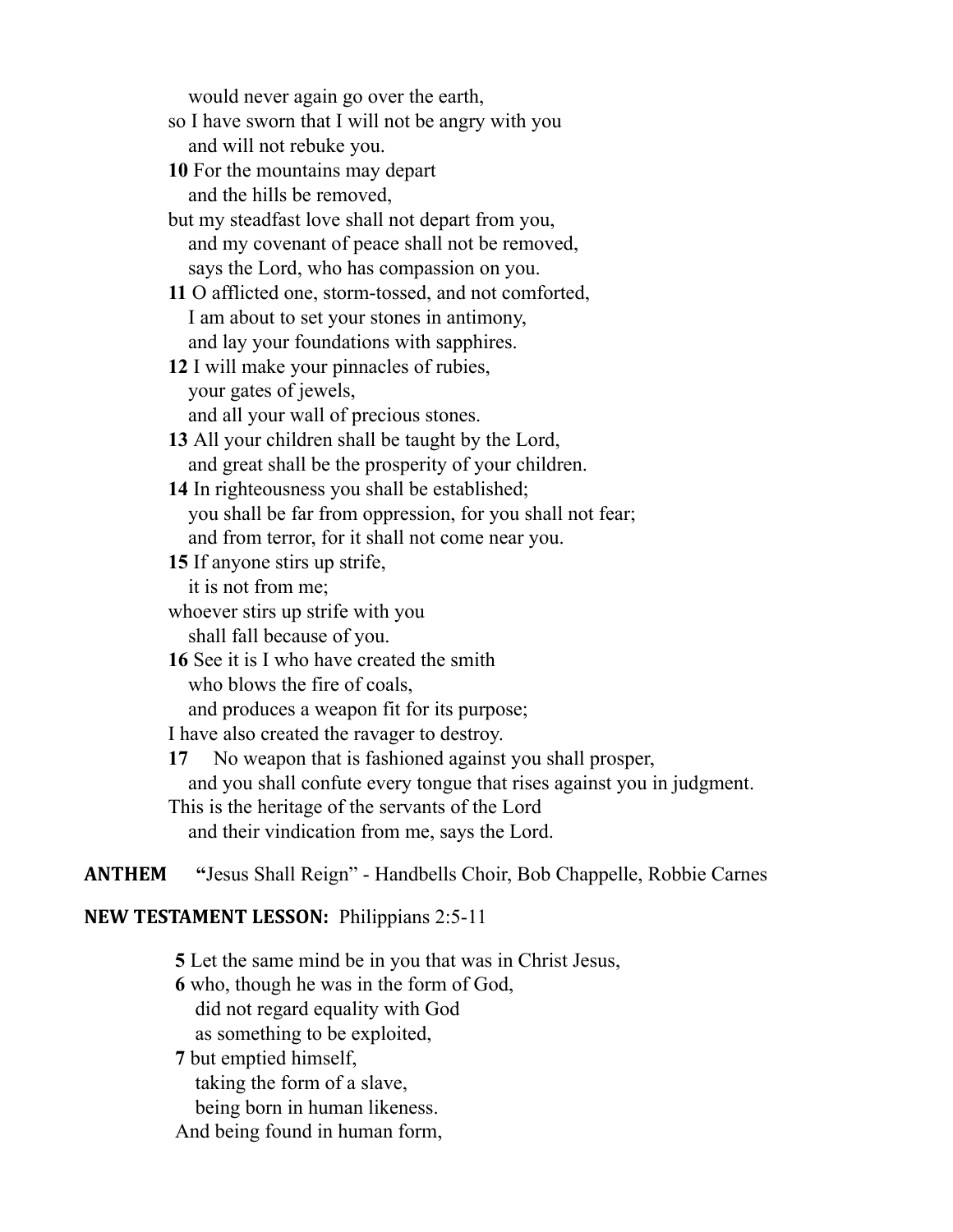**8** he humbled himself and became obedient to the point of death even death on a cross. **9** Therefore God also highly exalted him and gave him the name that is above every name, **10** so that at the name of Jesus every knee should bend, in heaven and on earth and under the earth, **11** and every tongue should confess that Jesus Christ is Lord, to the glory of God the Father.

**SERMON** A Tent, a Delinquent, and a Marriage Robbie Carnes

BEARING THE WORD OUT INTO THE WORLD

## **OFFERING**

The willingness to give is a sign of life. The fruit tree gives of its fruit, and we know it is alive. When it no longer gives, we know real life has gone out of it. The heart that hoards the blessings of God is no longer alive with spiritual power. To give is to live.

*(If you would like a written prayer request included in our prayers today, please indicate that and an usher will collect them) (Financial Of erings can be placed in dropbox located in the New Narthex)*

## **PRAYER OF DEDICATION**

O Mighty One, you have done great things for us, and holy is your name. Bless all we offer you— our selves, our time, and our possessions— that through us your grace and favor may be made known to all the world, for the sake of Jesus Christ, our Redeemer. Amen.

## **DOXOLOGY**

*Praise God, from whom all blessings flow; Praise God, all creatures here below; Praise God above, ye heavenly host; Praise Father, Son, and Holy Ghost. Amen.*

# **ANTHEM** "Holy, Holy, Holy" - Sunday School Handbells

## **PRAYERS OF THE PEOPLE**

God, whose gracious love for us embraced that long and lonely journey to the cross, gather us close to you in these days when again we make that journey in meditation and recollection. Help us to contemplate again the way taken by our